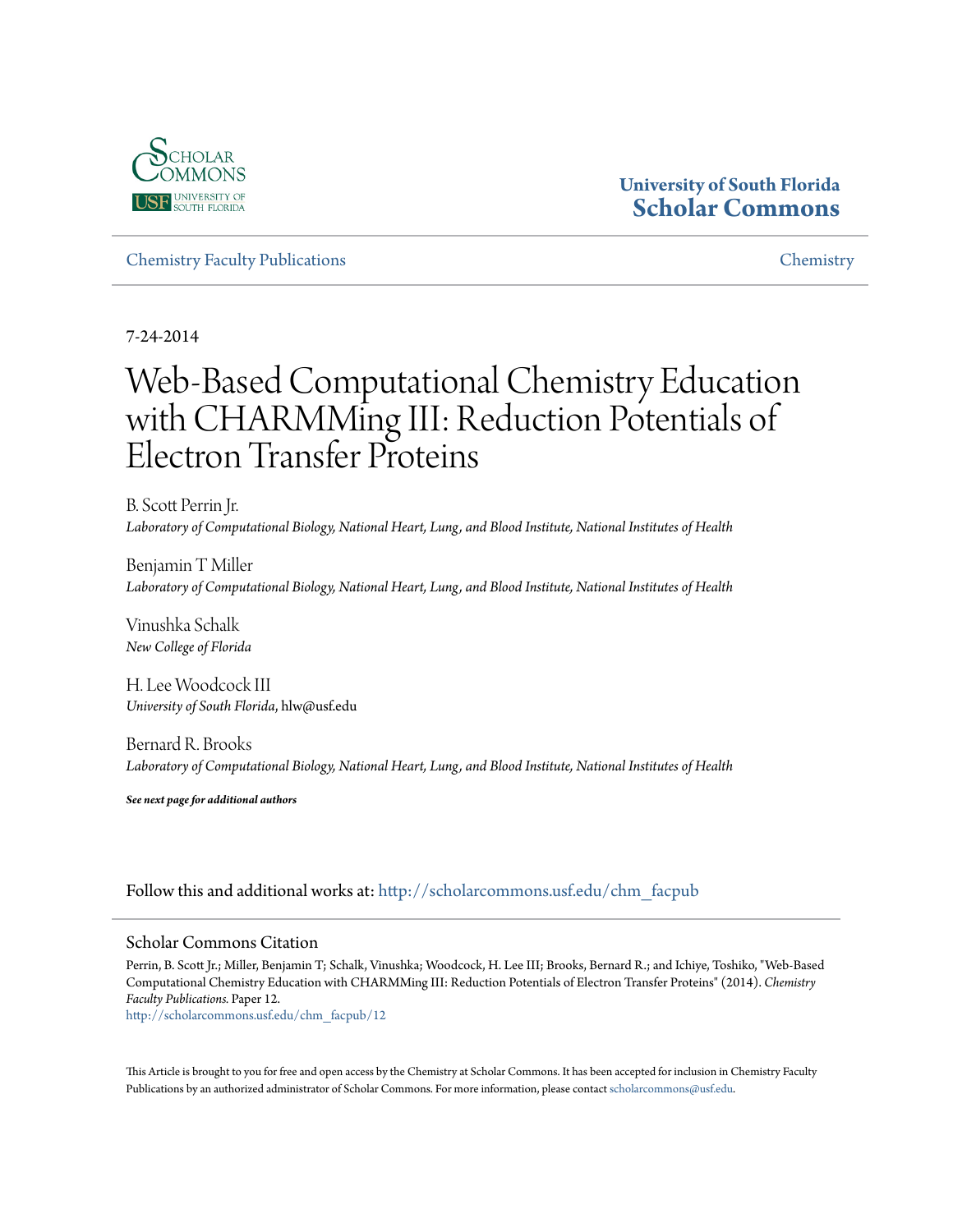#### **Authors**

B. Scott Perrin Jr., Benjamin T Miller, Vinushka Schalk, H. Lee Woodcock III, Bernard R. Brooks, and Toshiko Ichiye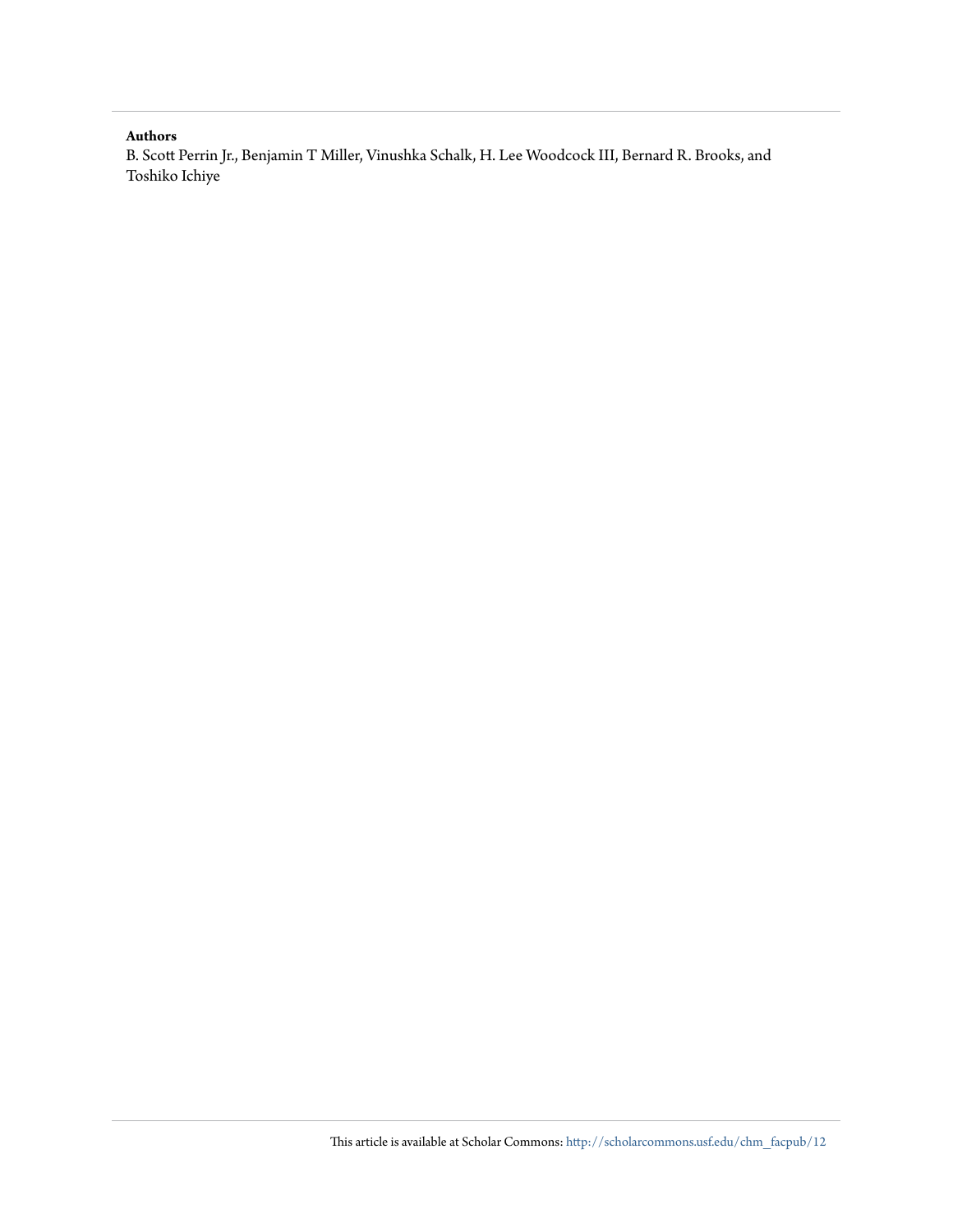#### Education





## Web-Based Computational Chemistry Education with CHARMMing III: Reduction Potentials of Electron Transfer **Proteins**

## B. Scott Perrin Jr.<sup>1</sup>, Benjamin T. Miller<sup>1</sup>, Vinushka Schalk<sup>2</sup>, H. Lee Woodcock<sup>3</sup>, Bernard R. Brooks<sup>1</sup>, Toshiko Ichiye<sup>4</sup>\*

1 Laboratory of Computational Biology, National Heart, Lung, and Blood Institute, National Institutes of Health, Bethesda, Maryland, United States of America, 2 Department of Natural Sciences, New College of Florida, Sarasota, Florida, United States of America, 3 Department of Chemistry, University of South Florida, Tampa, Florida, United States of America, 4 Department of Chemistry, Georgetown University, Washington, D.C., United States of America

Abstract: A module for fast determination of reduction potentials,  $E^{\circ}$ , of redox-active proteins has been implemented in the CHARMM INterface and Graphics (CHARM-Ming) web portal ([www.](www.charmming.org) [charmming.org](www.charmming.org)). The free energy of reduction, which is proportional to  $E^{\circ}$ , is composed of an intrinsic contribution due to the redox site and an environmental contribution due to the protein and solvent. Here, the intrinsic contribution is selected from a library of precalculated density functional theory values for each type of redox site and redox couple, while the environmental contribution is calculated from a crystal structure of the protein using Poisson-Boltzmann continuum electrostatics. An accompanying lesson demonstrates a calculation of  $E^\circ$ . In this lesson, an ionizable residue in a [4Fe-4S] protein that causes a pH-dependent  $E^{\circ}$  is identified, and the  $E^{\circ}$  of a mutant that would test the identification is predicted. This demonstration is valuable to both computational chemistry students and researchers interested in predicting sequence determinants of  $E^{\circ}$  for mutagenesis.

#### Introduction

In biological systems, oxidation and reduction reactions, in which molecules donate and accept electrons, control the flow of chemical energy necessary for life [1]. The ability for a molecule to accept an electron (i.e., to be reduced) is quantified by its reduction potential,  $E^{\circ}$ . High-energy processes such as photosynthesis and metabolism utilize electron transfer chains, which consist mainly of redox sites in proteins, to transfer electrons efficiently. In an electron transfer chain, the transfer from the initial to final species should be favorable, implying that the  $E^{\circ}$  of the initial species should be higher than the  $E^{\circ}$ of the final species. In addition, each redox site along the chain generally has a lower  $E^{\circ}$  than the preceding one, or at least not so much higher that the electron becomes trapped. Thus, how the protein environment controls the  $E^{\circ}$  of its redox site could aid in identifying malfunctions in diseased electron transfer chains and in designing novel redox proteins.

The history of theoretical approaches to predict the  $E^{\circ}$  for redox active proteins is long [2–12]. Recently, a combination of density functional theory (DFT) and Poisson-Boltzmann (PB) continuum electrostatics calculations, referred to as the DFT+PB approach, has been proposed for calculating the  $E^{\circ}$  of a protein versus the standard hydrogen electrode (SHE) from its crystal structure [12], which gives results in excellent agreement with experiment for multiple [4Fe-4S]-proteins [11]. In addition, this approach has been used in methods to analyze  $E^{\circ}$  of proteins, such as in identification of sequence determinants of differences in the  $E^{\circ}$  between proteins [13] and of ionizable residues that cause pH-dependence of  $E^{\circ}$  in a given protein [14].

The  $E^{\circ}$  of a redox-active protein is a function of the free energy of the reduction reaction for the protein. The two important contributions are the free energy of the redox site,  $\Delta G_{\text{in}}$ , which is a function of the type of redox site, and the free energy of the environment of the redox site,  $\Delta G_{\text{out}}$ , which is a function of the nature of the protein plus the solvent. In terms of these contributions,  $E^{\circ}$  is given by

$$
-nFE^{\circ} = \Delta G = \Delta G_{\text{in}} + \Delta G_{\text{out}} + \Delta_{\text{SHE}} \qquad (1)
$$

in which  $n$  is the number of electrons transferred,  $F$  is the Faraday constant, and  $\Delta G_{\text{SHE}}$  is the free energy of an electron in the SHE. Note that  $E^{\circ}$  generally refers to  $E^{\gamma}$  (reduction), the reduction potential; the oxidation potential is simply related to the reduction potential by  $E^{\circ}$  (oxidation) = - $E^{\circ}$  (reduction). In the DFT+PB method,  $\Delta G_{\text{in}}$  is calculated using DFT and  $\Delta G_{\text{out}}$  is calculated using PB. While  $\Delta G_{\text{in}}$  is computationally intensive, especially because the common redox sites contain transition metals, the same value can be used for chemically similar redox sites undergoing the same redox couple, so that a library of  $\Delta G_{\text{in}}$  values for each type of redox site has been developed. On the other hand,  $\Delta G_{\text{out}}$ is based on the coordinates of the protein and so must be calculated separately for each protein. However, it is much less computationally expensive to calculate  $\Delta G_{\text{out}}$  and can be performed on a workstation in a matter of minutes. Thus,

Citation: Perrin BS Jr, Miller BT, Schalk V, Woodcock HL, Brooks BR, et al. (2014) Web-Based Computational Chemistry Education with CHARMMing III: Reduction Potentials of Electron Transfer Proteins. PLoS Comput Biol 10(7): e1003739. doi:10.1371/journal.pcbi.1003739

Editor: Qiang Cui, University of Wisconsin-Madison, United States of America

#### Published July 24, 2014

This is an open-access article, free of all copyright, and may be freely reproduced, distributed, transmitted, modified, built upon, or otherwise used by anyone for any lawful purpose. The work is made available under the Creative Commons CC0 public domain dedication.

Funding: This work was supported in part by the Intramural Research Program of the National Heart, Lung, and Blood Institute, NIH, the National Institutes of Health under grant GM045303 (TI), and funds from William G. McGowan Foundation (TI). The funders had no role in study design, data collection and analysis, decision to publish, or preparation of the manuscript.

Competing Interests: The authors have declared that no competing interests exist.

\* Email: ti9@georgetown.edu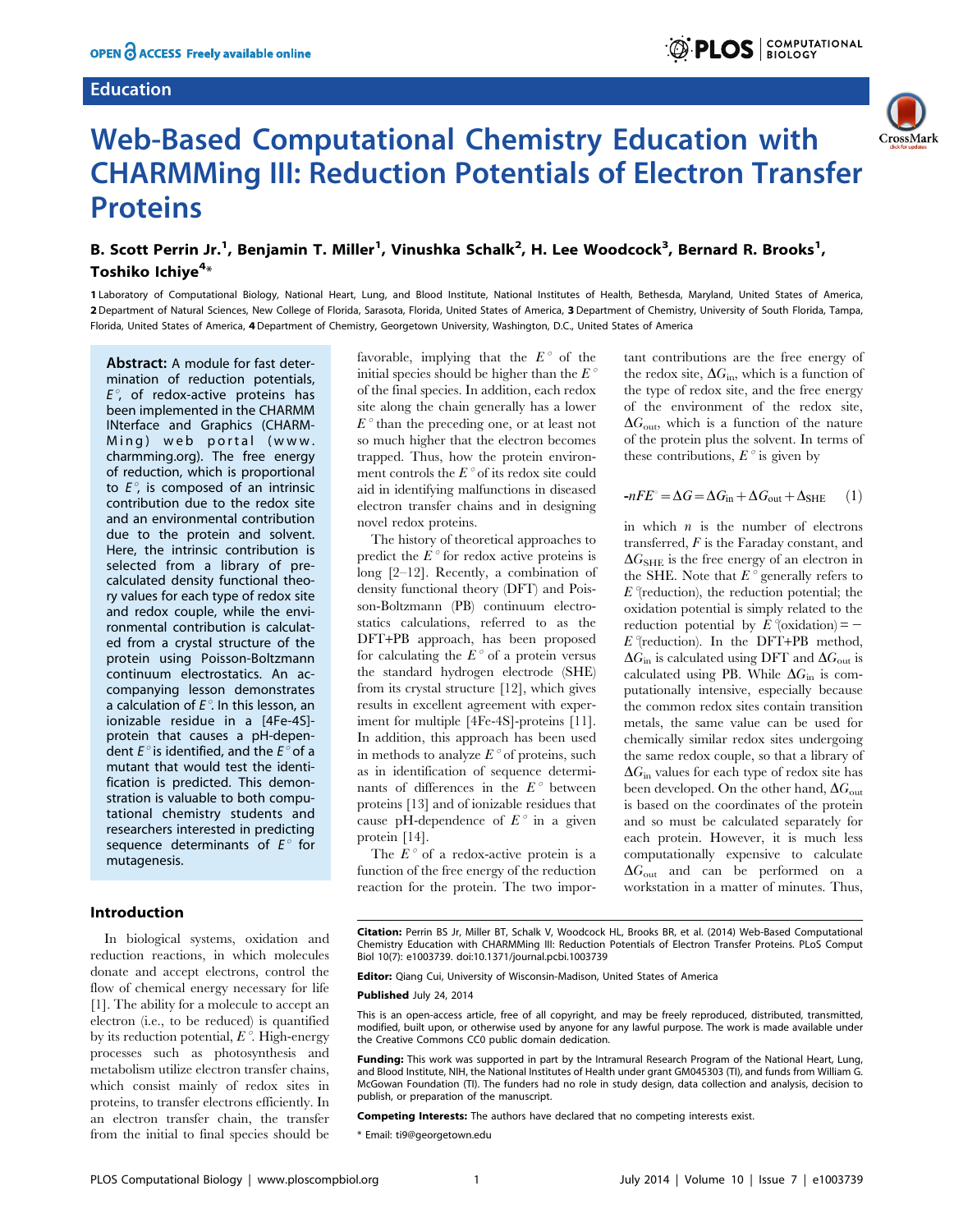$E^{\circ}$  can be calculated quickly for a protein with a redox site in the library and a crystal structure in the Protein Data Bank (PDB) [15], making this an attractive addition to an online web server to complement more computationally intensive methods, such as molecular dynamics simulations.

CHARMM INterface and Graphics [16] (<www.charmming.org>) is a public domain, web-based tool to set up calculations of biological molecules. Since a primary use of this web interface is envisioned as a learning tool for setting up various calculations in Chemistry at HARvard Macromolecular Mechanics (CHARMM) [17], it provides a set of lessons with step-by-step instructions for uploading a protein structure from the PDB; minimizing, solvating, and neutralizing the protein; and initiating a molecular dynamics simulation. While time on the CHARMMing server is limited, all files created in CHARMMing can be downloaded and restarted on another computer with CHARMM, which allows users to set up calculations in CHARM-Ming and complete them on their own computers.

The usefulness of the redox module is enhanced by the new CHARMMing mutation protocol, which allows sequence determinants of the  $E^{\circ}$  of a protein to be identified and tested computationally. Sequence determinants are differences in amino acid sequence, which are generally near the redox site, that give rise to differences in the electrostatic potential at the redox site. For example, a combination of sequence analysis and energy calculations have identified a 0.05 V shift in the  $E^{\circ}$  for rubredoxin, depending on whether a certain residue is either an alanine or valine, since the larger valine side chain shifts the polar groups of the backbone away from the redox site [6]. Similarly, a 0.1 V shift in the  $E^{\circ}$  for [4Fe-4S]-containing ferredoxins is associated with a cysteine versus an alanine because of changes in both the polarity of the side chain and position of the backbone [10]. Both of these cases have been verified experimentally [8,18]. Lastly, a 0.025 V shift in  $E^{\circ}$  with pH due to change in the protonation state of the single histidine in Chromatium vinosum HiPIP has been calculated, which is also in good agreement with experiment [14,19]. All of these examples involve a change in  $\Delta G_{\text{out}}$  that can be explored by mutating residues of interest in a redox protein in CHARM-Ming.

Here, we discuss the implementation of  $E^{\circ}$  calculations in CHARMMing and how



Figure 1. Thermodynamic cycle for calculating the absolute free energy of reduction  $(\Delta G)$  for an iron-sulfur protein containing the redox site A. The environmental contribution  $\Delta G_{\text{out}} = \Delta G_{\text{solv}}(A^{3-}) - \Delta G_{\text{solv}}(A^{2-})$ . doi:10.1371/journal.pcbi.1003739.g001

these calculations can be used to analyze the environmental contribution to  $E^{\circ}$  of a protein. The procedure and associated CHARMM files are briefly discussed. In addition, a lesson for the redox module provided in CHARMMing is described here, which is useful for both students learning computational chemistry and researchers interested in predicting sequence determinants of  $E^{\circ}$  for mutagenesis.

#### Calculation of the Reduction Potential in CHARMMing

The  $E^{\circ}$  in CHARMMing involves determining  $\Delta G_{\text{out}}$  from a series of PB calculations using the program APBS [20] through the CHARMM iAPBS interface [21], while  $\Delta G_{\text{in}}$  is provided via a redox parameter library. Since  $\Delta G_{\text{out}} = \Delta G_{\text{solv}}$  $(A^{n-1}) - \Delta_{solv} G(A^n)$ , where *n* is the initial oxidation state of the redox site A (Figure 1), the "solvation" energy  $\Delta G_{\text{solv}}$  of the redox site in both oxidation states must be calculated. Like a typical definition of solvation energy,  $\Delta G_{solv}(A)$  is the difference in free energy between the entire system and a reference system, which consists of A in vacuum. However, unlike a typical definition, A is only the redox site and the solvation is by the rest of the protein plus its surrounding environment; thus, the atoms of the redox site and those of the rest of the protein must be defined into separate segments. Since an oxidation/reduction reaction in the type of redox sites found in biology generally involves changes in electron density spread over multiple atoms, a reasonable definition for the redox site is to

include heteroatoms plus any protein side chains that are directly bonded to a heteroatom. This also means that the oxidation state of the redox site is defined by its partial charges, which are also provided in the redox parameter library, along with atomic radii. Since partial charges and atomic radii for all atoms are required for a PB calculation, the rest of the proteins are obtained from the CHARMM36 parameters [22].

Operationally, CHARMMing builds four structures based on this information, the oxidized and reduced states of the entire system, and the oxidized and reduced states of the reference system. CHARMMing separates the original coordinates into three segments: (1) the amino acid residues, (2) ''good'' heteroatoms found in standard topology and parameter files, and (3) ''bad'' heteroatoms not in standard topology and parameter files, as discussed by Miller et al. [16]. Redox site atoms are considered ''bad'' heteroatoms. The structure-editor will reassign side chain atoms from the protein to the redox site if necessary. Next, nonunique atoms whose charges change differentially are renamed and the redox site is given a new residue name for each oxidation state. This results in protein structure files (PSF) and coordinate files (CRD) for the reduced redox site in the protein (Reduced Protein Structure in Figure 2) and in vacuum (Reduced Redox Site in Figure 2), as well as oxidized versions of these files (Oxidized Protein Structure and Reduced Redox Site, respectively, in Figure 2).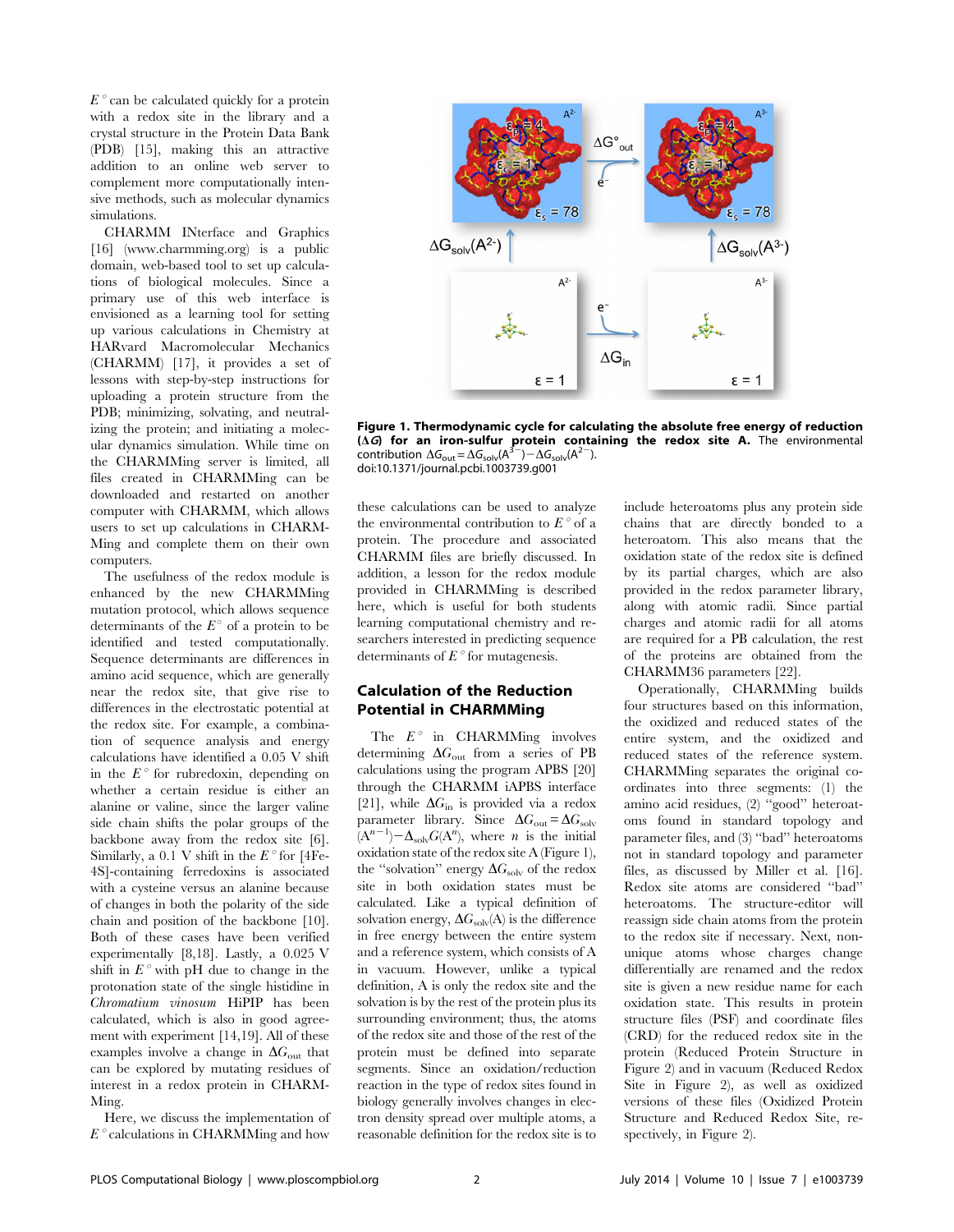

Figure 2. Flow chart of redox calculations in CHARMMing. Green boxes represent the CHARMMing steps before performing the redox calculation. Blue boxes represent processes within the redox module. Orange files are CHARMM PSF and CRD files, while gray files are the dielectric grids. doi:10.1371/journal.pcbi.1003739.g002

After setting up the structures, the redox calculations are performed. First, CHARMMing generates dielectric grids for the solvated protein (Protein Dielectric Grids in Figure 2), which contains three redox regions of  $\varepsilon_c = 1$  for the redox site volume,  $\varepsilon_{p}$  = 4 for the protein volume, and  $\varepsilon_s$  = 78 for the solvent, and for the reference state (Redox Site Grids in Figure 2), which contains one redox region of  $\varepsilon_c = \varepsilon_p = \varepsilon_s = 1$ . Then, the PB equation is solved for the reduced states of the entire system and the reference system (two blue boxes on bottom right in Figure 2) and the oxidized states of the entire system and the reference system (two blue boxes on bottom left, respectively, in Figure 2), where the oxidized and reduced states are differentiated by the partial charges of the redox site. From the results,  $\Delta_{\text{solv}} G(A^n)$ and  $\Delta_{\text{solv}} G(A^{n-1})$  are calculated by taking the difference between the protein and reference systems in the appropriate oxidation state, and the final value of  $E^{\circ}$ evaluated by Equation 1. For convenience, Table S1 lists the names of files created with the module with a brief description.

#### Graphical Simulation Setup Features

Computational single-site mutation is a way to quickly test the effects of the single residue substitution, especially as a prelude to experimental mutation. For instance, it is a means of testing the effects on  $E^{\circ}$  of mutations being considered to verify the importance of residues identified as being large contributors to the  $E^{\circ}$  of a protein. The graphical simulation in CHARM-Ming allows the user to easily create a new working structure by mutating a single amino acid of the existing working structure using JSmol (Figure 3) [23]. The area highlighted in the JSmol window on the mutations page changes depending on which residue is selected, which allows the user to more easily see the environment around the residue that is selected for mutation. The replacement also entails slight optimization of the structure of the mutant residue and protein within 10 Å.

#### Redox Lesson

CHARMMing includes a lesson that guides a user through a redox calculation involving the histidine responsible for the pH-dependence of the  $E^{\circ}$  in *Chromatium* vinosum (Cv) HiPIP (PDB ID: 1CKU) [24], which contains a [4Fe-4S] redox site that undergoes a 1-/2- redox couple, based on a previously reported calculation [14]. Cv HiPIP has only one histidine at residue 42, which is thought to be responsible for the pH-dependence [19]. The lesson demonstrates how to accomplish several tasks:

Step 1. How to upload coordinates of the protein from the PBD and build a structure.

Step 2. How to calculate  $E^{\circ}$  for a protein. Titratable residues are assumed to have standard charges at pH 7.

Step 3. How to determine the residue(s) that causes pH dependence of  $E^{\circ}$ . The protonation state of titratable residue is altered to create a new modified protein. The difference between  $E^{\circ}$  for the modified protein and  $E^{\circ}$  from Step 2 gives the change expected if the  $E^{\circ}$  at the new pH is due to that residue. Multiple residues should be modified if they are all expected to change at the new pH.

Step 4. How to determine the contribution of a residue to  $E^{\circ}$ . A charge knock-out, which sets the partial charges for specified atoms to zero, is performed on the residue of interest to give a charge knock-out protein. The difference between  $E^{\circ}$  from the previous step (in this case, step 3) and  $E^{\circ}$  for the charge knock-out protein gives the contribution of the residue (in this case, the protonated histidine). Residues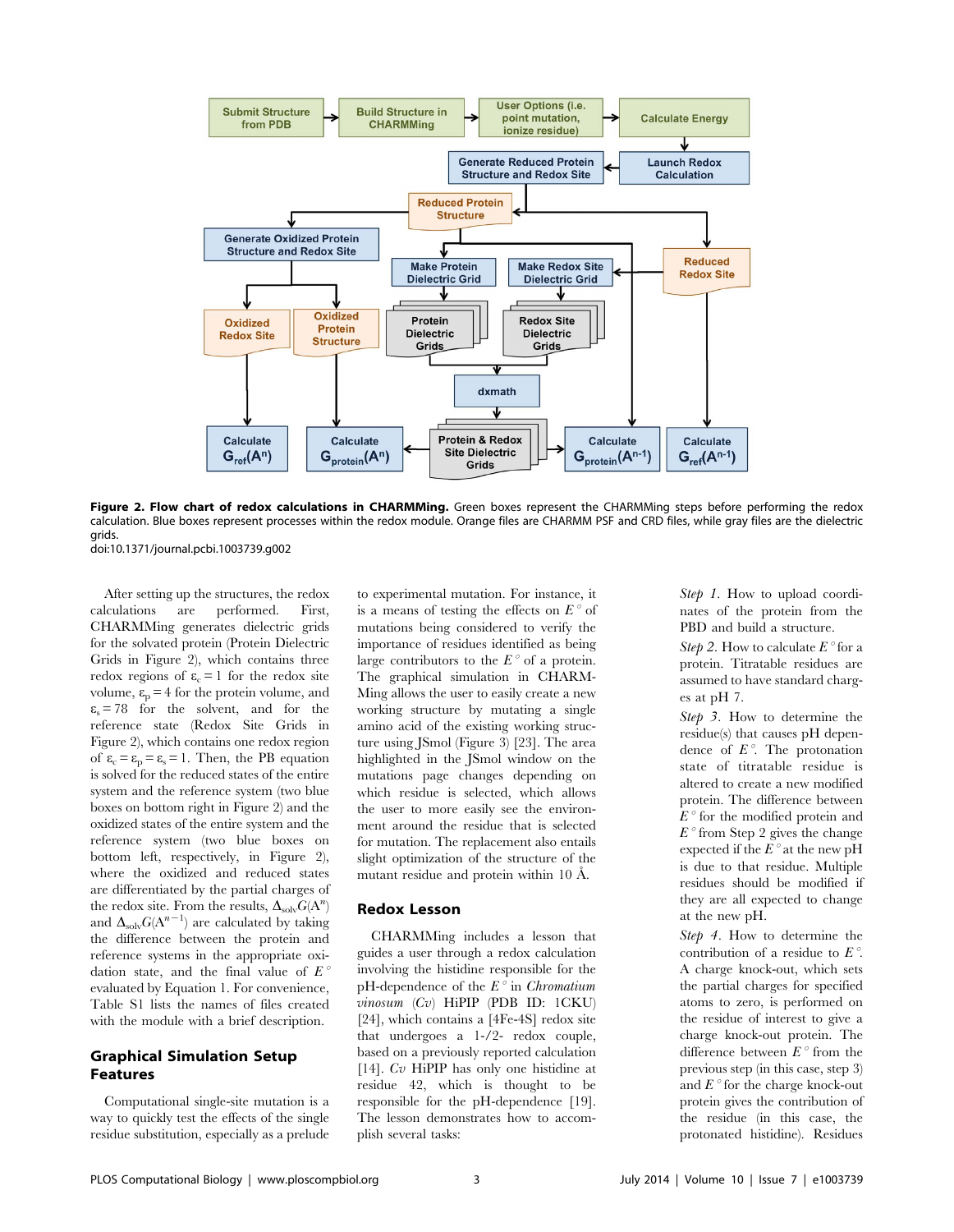

#### Figure 3. Example of the graphic interface for making point mutations in CHARMMing. doi:10.1371/journal.pcbi.1003739.g003

with absolute contributions greater than 0.03 V can be considered as sequence determinants of  $E^\circ$ .

Step 5. How to determine the effects of a site-specific or point mutation. The residue of interest is mutated to a target residue to create a second modified protein. The difference between  $E^{\circ}$ for the modified protein and  $E^{\circ}$ from Step 2 (or 3) gives the change from wild-type expected upon mutation at pH 7 (or low pH).

Successful completion of the lesson will give the prediction that protonation of the histidine at low pH should increase  $E^{\circ}$  by 50 mV relative to neutral pH while a mutation to an alanine will slightly decrease  $E^{\circ}$  by 30 mV relative to the wildtype at neutral pH. The lack of ionization will mean the wild-type at low pH will be 90 mV higher than the mutant.

#### Step 1. Upload a [4Fe-4S]-containing protein

Navigate to the ''Submit Structure'' page on from the main menu. Select ''Retrieve a PDB using a PDB ID'' and enter the PDB.org ID ''1CKU'' into the text box, select Lesson 6 from the dropdown menu for ''What Lesson is this structure associated with?'' and submit the structure. CHARMMing will redirect the page to the ''Build/Select Working Structure'' page. Here, an arbitrary name can be provided for the structure and the atoms from the PDB are selected. Since ''1CKU'' contains two independent proteins in the asymmetric unit, the atoms of one protein are selected under ''Choose Segments and Patching'' as the ''a-pro'' segment, containing all protein atoms for monomer A, and the "a-bad" segment, containing the redox site atoms for monomer A. To load the redox site parameters, select ''Use only for REDOX calculations'' from the drop-down menu under ''Topology File and Parameter File'' for ''a-bad'' (Figure 4). The segment should appear as long as the redox site is in the redox parameter library (currently, only cysteine-ligated [4Fe-4S] cofactors of the iron-sulfur proteins, named FS4 and SF4 in the PDB, are supported). Submit the page, and a message should appear indicating the protein structure was successfully built. In addition, CHARMMing currently requires an energy calculation prior to the redox calculation. Select ''Energy'' under the ''Calculations'' head-

| Selected                              | Segment<br>Name | Segment<br>type | First<br>patch | Last<br>patch | <b>Topology File and Parameter File</b>                                 | <b>Residue</b><br>Name | Residue Image                                                                                                           |
|---------------------------------------|-----------------|-----------------|----------------|---------------|-------------------------------------------------------------------------|------------------------|-------------------------------------------------------------------------------------------------------------------------|
| $\overline{\smash{\bigtriangledown}}$ | a-bad           | bad             | NONE ·         | NONE ·        | Choose:<br>Use only for REDOX calculations                              |                        | sf4 $S = S - \frac{1}{2} \pi F e^T$                                                                                     |
| r                                     | a-good          | good            | NONE ·         | NONE ·        | CHARMM36 topology/parameters for proteins/nucleic<br>acids will be used | N/A                    |                                                                                                                         |
| $\blacktriangledown$                  | a-pro           | pro             | NTER.          | CTER ·        | CHARMM36 topology/parameters for proteins/nucleic<br>acids will be used | N/A                    |                                                                                                                         |
|                                       | b-bad           | bad             | NONE ·         | NONE ·        | Choose:<br>Attempt to automatically generate parameters ·               |                        | sf4 $\begin{array}{c} S \pi_{\text{Fe}}T^{\text{e}}\pi S \\ \pi_{\text{Fe}}S_{\text{Fe}}T^{\text{Fe}}\pi R \end{array}$ |
| m                                     | b-good          | good            | NONE ·         | NONE ·        | CHARMM36 topology/parameters for proteins/nucleic<br>acids will be used | N/A                    |                                                                                                                         |
|                                       | b-pro           | pro             | NTER ·         | CTER.         | CHARMM36 topology/parameters for proteins/nucleic<br>acids will be used | N/A                    |                                                                                                                         |

Figure 4. Example of Structure Editing module setup for iron-sulfur containing proteins. doi:10.1371/journal.pcbi.1003739.g004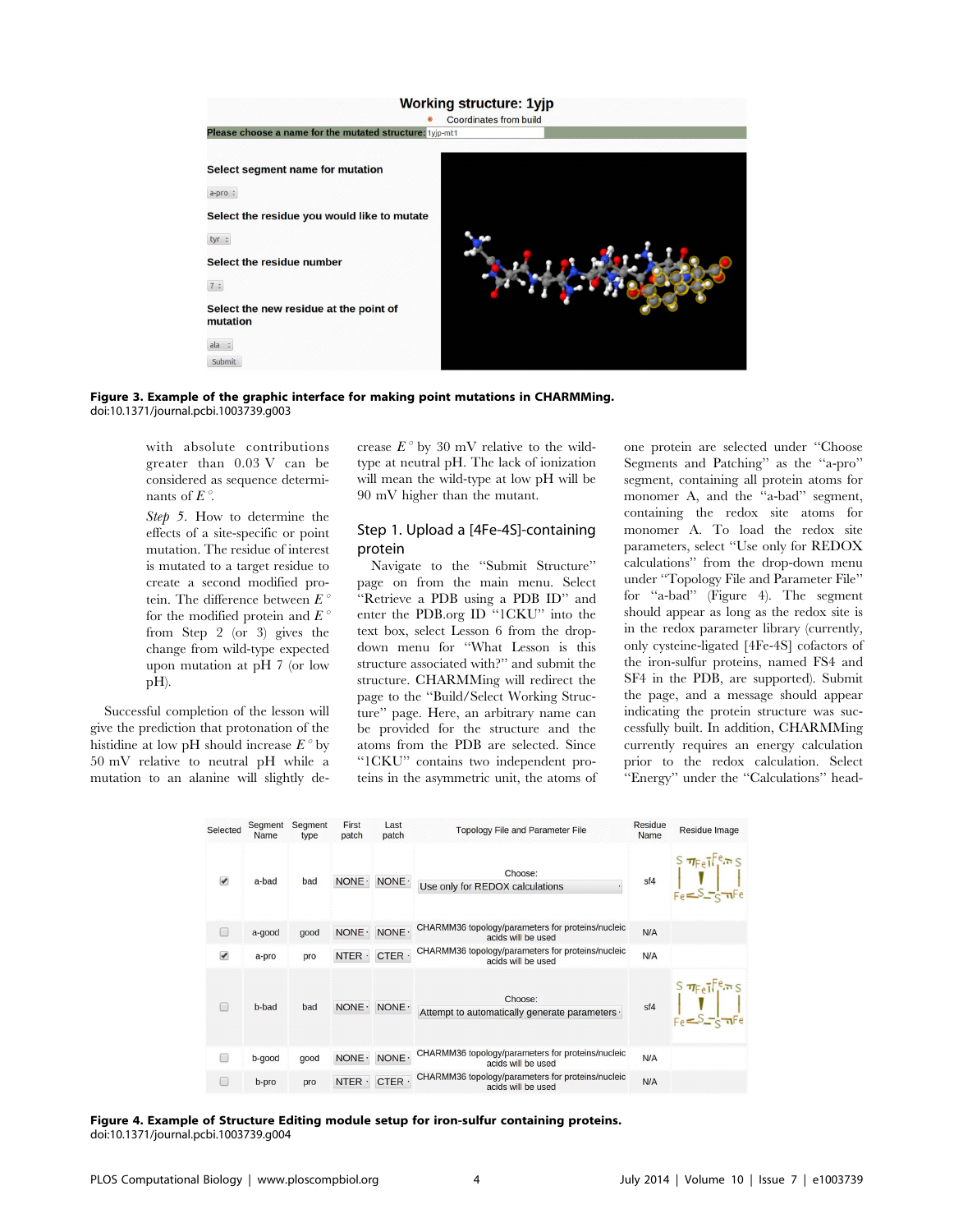

Figure 5. Initial submission form (left) and submission form showing results (right) for the redox module. doi:10.1371/journal.pcbi.1003739.g005

er in the main menu. Choose ''Calculate Energy'' using the default values, and the calculation will run in the background. Once the status for the energy calculation says ''Done,'' navigate back to the ''Energy'' page and a selection of CHARMM output should be on the screen, stating that the structure has a total potential energy of approximately  $-82$  kcal/mol under the CHARMM force field.

#### Step 2. Calculate  $E^{\circ}$  for the wild type

Navigate to the Redox page under the ''Analysis'' header (Figure 5, left). Select the Oxidation/Reduction Site, ''Fe4S4(CH3)4 Segment A site 1.'' If a protein contains multiple redox sites, only one site can be specified at a time, so the  $E^{\circ}$  for each site must be calculated individually. Select the 1-/2- redox couple under ''Select Oxidation/Reduction Couple.'' In addition, CHARMMing only calculates the  $E^{\circ}$  for single electron reduction; for a double reduction, the  $E^{\circ}$ must be calculated separately for the addition of each electron. The default values of the PB parameters optimized for [4Fe-4S]-containing proteins [11] should be specified, but advanced users may change many of these. Then select ''Launch the REDOX calculation!'' When the status of the redox job says ''Done,'' select ''Redox'' from the Analysis submenu again to retrieve the calculated  $E^{\circ}$  (Figure 5, right), which should be 0.32 V.

#### Step 3. Identify the residue that modifies  $E^{\circ}$  by changing its charge state

Return to the ''Build/Select Working Structure'' page and rebuild a new structure of  $Cv$  HiPIP with a protonated His 42. Before submitting the page, check ''Modify protonation states of titratable residues,'' which will give a list of titratable residues. For residue 42 of SEGID ''apro,'' select Protonation State ''hsp'' from the drop-down menu. Submit the structure, and repeat steps 1 and 2. The new  $E^{\circ}$ should be 0.37 V, which means the predicted increase in  $E^{\circ}$  due to protonation of His 42 is 0.05 V.

#### Step 4. Evaluate the contribution of a residue to  $E^{\circ}$  using chargeknockout

The contribution of a protonated His 42 side chain to the  $E^{\circ}$  is determined by turning off the partial charges of that residue. Since the protein structure currently contains a charged histidine after step 3, the structure does not have to be rebuilt. Navigate back to the redox page and repeat step 2, but enter ''resid 42'' into the ''Charge knockout'' text box, then select ''Launch the REDOX calculation.'' The  $E^{\circ}$  should now be 0.28 V. The difference between the  $E^{\circ}$  from step 3 (0.37 V) and the one provided by the knock out (0.28 V) will give the contribution of a protonated His 42 to the  $E^{\circ}$  (0.09 V).

#### Step 5. Predict  $E^{\circ}$  for Cv HiPIP with a point mutation

To model a mutation of  $Cv$  HiPIP, navigate to the ''Modify Structure by Point-Mutation'' page. Select the residue HSP 42 and replace it with an alanine (ALA). The graphical representation will show the position of the mutation on a threedimensional model of Cv HiPIP. Return to the redox module and calculate the  $E^{\circ}$  for the mutant. The new  $E^{\circ}$  should be 0.29 V.

#### Discussions and Conclusions

The redox module in CHARMMing is both a teaching tool for a graduate or advanced undergraduate curriculum and a research tool for structural biologists. As a teaching tool, the fast  $E^{\circ}$  calculations allow an instructor to demonstrate a fundamental computational chemistry research application within the timeframe of a lecture or homework assignment, while as a research tool, the fast  $E^{\circ}$  calculations allow a researcher to investigate the contributions of multiple residues to  $E^{\circ}$ , as well as the effects of many different mutations on  $E^{\circ}$ , particularly as a prelude to timeconsuming experiments. The accompanying lesson provides examples for how to analyze  $E^{\circ}$  using CHARMMing.

In this CHARMMing lesson, the change in  $E^{\circ}$  for a metalloprotein (CvHi-PIP) associated with titration of an ionizable residue (His42) is demonstrated. The measured  $E^{\circ}$  is 0.355 V at high pH and